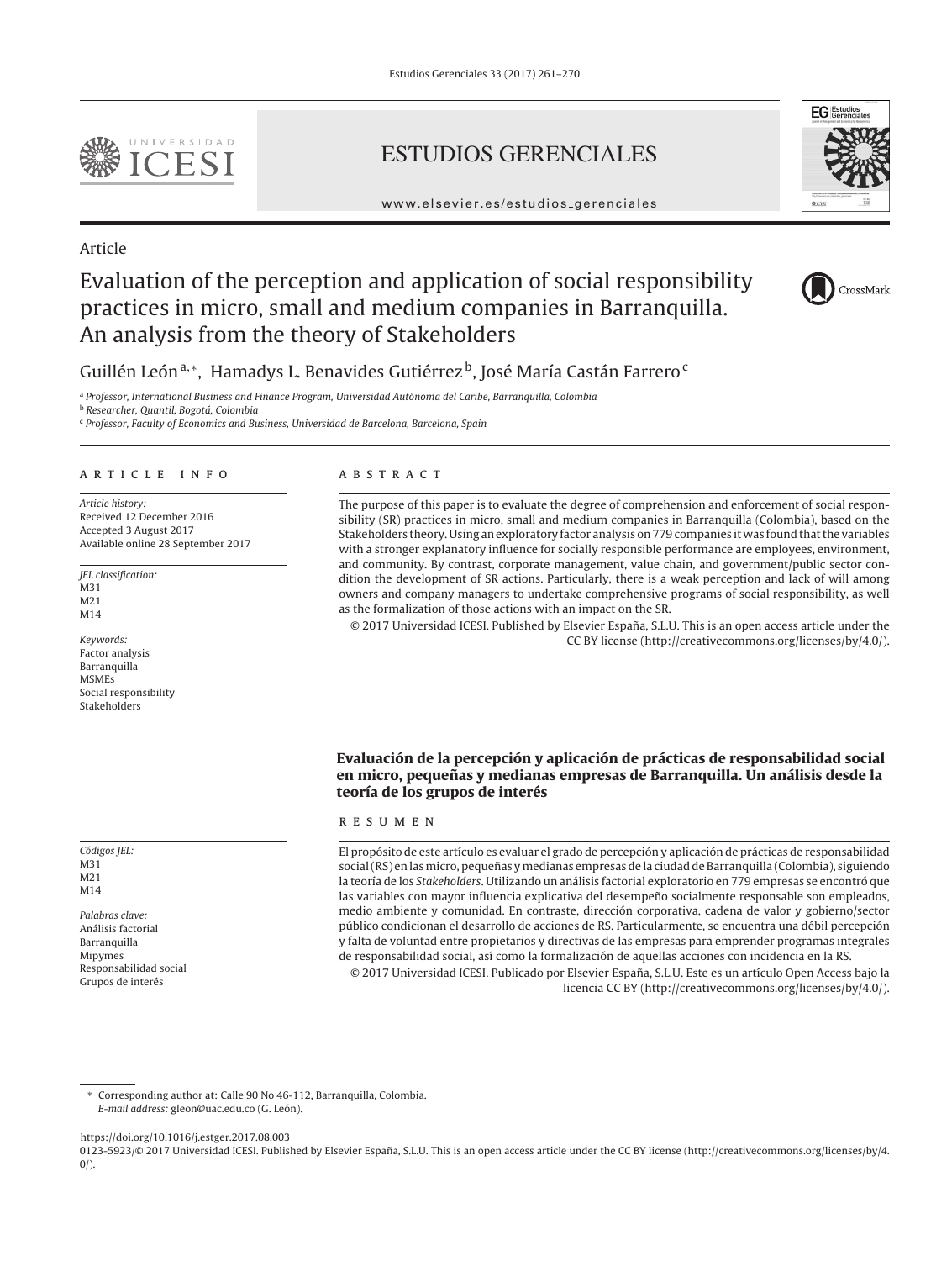# Avaliação da percepção e aplicação de práticas de responsabilidade social em **micro empresas, pequenas e médias empresas em Barranquilla. Uma análise desde a teoria dos grupos de interesse**

#### resumo

O objetivo deste artigo é avaliar o grau de percepção e aplicação das práticas de responsabilidade social nas micro empresas, pequenas e médias empresas da cidade de Barranquilla (Colômbia), seguindo a teoria dos Stakeholders (grupos de interesse). Usando uma análise de fatores exploratórios em 779 empresas, verificou-se que as variáveis com maior influência explicativa do desempenho socialmente responsável são os empregados, o meio ambiente e a comunidade. Em contrapartida, o gerenciamento corporativo, a cadeia de valor e o governo/setor público condicionam o desenvolvimento de ações de responsabilidade social. Particularmente, há uma fraca percepção e falta de vontade entre os proprietários e os gerentes das empresas para realizar programas integrados de responsabilidade social, bem como a formalização das ações que influenciam a responsabilidade social.

© 2017 Universidad ICESI. Publicado por Elsevier España, S.L.U. Este é um artigo Open Access sob uma licença CC BY (http://creativecommons.org/licenses/by/4.0/).

Despite growing recognition on the importance of implementing social responsibility (SR) practices in enterprises, investigations on the subject in micro, small and medium enterprises (MSMEs) in developing countries are sparse and less visible (Von & Melé, 2009). Most of the current literature is focused on developed countries, and mainly on large enterprises (Ma, 2012). However, the concern and relevance placed on studying the social scope on smaller enterprises in both developed and developing countries is concentrating more attention in SR specialized literature (Ma, 2012; Welford, 2005).

Globally, the volume of  $MSMEs<sup>1</sup>$  and their contribution to economic growth, employment generation and enterprise participation amounts to 33% of GDP, 45% of total employment, and around 90% of the business fabric (Bell, 2015). This economic leadership has awoken a larger interest amongst the academic community, multilateral institutions, business associations, government and society, because of the social implications that these enterprises might have on their social environment. Thus, there are more investigations with different approaches and methods exploring the enforcement of SR practices in MSMEs in developed and developing countries (Adapa & Rindfleish, 2013; Coppa & Sriramesh, 2013; Demuijnck & Ngnodjom, 2013; Hsu & Cheng, 2012; Jenkins, 2006; Russo & Tencati, 2009).

In the context of developing countries, distinctive, fragmented, and ambiguous results (Linh, 2011) characterize research on SR in MSMEs (Jamali, Lund-Thomsen, & Jeppesen, 2015). The restriction of financial resources, commercial priorities, skepticism over the benefits of responsible practices, informal means of communication, centralized power, lack of knowledge about SR amongst directive, constitute some of the causes for the scarce interest in their research (Lepoutre & Heene, 2006; Vásquez & López, 2013; Vives, Corral, & Isusi, 2005).

In the case of Colombia, the limited research on SR in MSMEs has a descriptive reach, similar to studies executed in other developing countries, in which qualitative research of SR is predominant (Lockett, Moon, & Visser, 2006). In particular, Aya and Sriramesh (2014) have carried out a qualitative research on the perception and

practices of RS (Responsabilidad Social) on a sample of Colombian MSMEs and have found in their informal practices, the culture and context that surrounds the genesis of the internal and external SR. Additionally, Sierra and Londoño (2008) propose a theoretic analysis on SR and MSMEs and suggest incorporating socially responsible practices to the traditional entrepreneurial schemes as a strategy that could contribute substantial benefits to enterprises and their Stakeholders. Both studies limit their scope to the descriptive analysis of their results, ratifying the need for literature to advance research that quantify and evaluate socially responsible practices (Gallardo, Sánchez, & Corchuelo, 2013).

In other papers in the same context, León, Castán, and Afcha (2015) found little evidence for the practices of SR, informality and a little relation to the management of business activities in the case of the MSMEs of Sincelejo (Colombia). Likewise, they show a direct relationship between the size of firms and compliance with SR practices, with lower standards for micro and small companies compared to medium-sized companies. In general, several authors acknowledge in the MSMEs of Colombia the distinctive and informal application of SR practices, with shortcomings in the internal and external communication of their SR actions and without any strategic focus (Duque, García, & Azuero, 2014; García, Azuero, & Salas, 2013; Sanclemente, 2015).

In that sense, the purpose of this paper is to contribute to the empirical literature available on the research of SR on MSMEs,<sup>2</sup> drawing from the measuring of SR practices in the smaller enterprises of the city of Barranquilla.<sup>3</sup>

In particular, Barranquilla's microenterprises represent the largest sector of the city's businesses at 87.70%; besides, they contribute 23% to the local GDP, a corporate net investment of 30.2%, the stock of registered enterprises is 63%, the employment

Classificações JEL: M31 M21 M14 Palavras-chave:

Análise fatorial Barranquilla MiPME Responsabilidade social Grupos de interesse

#### **1. Introduction**

 $1$  The paper "Micro, Small, and Medium Enterprises, Around the World: How Many Are There, and What Affects the Count?" by the World Bank, reveals the existence of 125 millions of formal MSMEs throughout 132 economies in the world; of which, 89 millions exist in developing countries. There are around 31 MSMEs for every 1000 habitants.

<sup>2</sup> In Colombia, the 905 law from 2004 classifies MSMEs based on their number of employees and on their assets. In terms of the number of employees, microenterprises are those with 10 employees or less, small enterprises have between 11 and 50 employees, and medium enterprises between 51 and 200 employees. According to data from the Confederación Colombiana de Cámaras de Comercio (Confecámaras), in 2015 Colombia had 1372.923 MSMEs, out of which 1273.017 (92.72%) are micro enterprises, 79,926 (5.82%) area small enterprises and 19,980 (1.46%) are medium enterprises.

<sup>&</sup>lt;sup>3</sup> Barranquilla is the city with the highest rate of entrepreneurial activity in the Caribbean Region of Colombia and fifth in the country, according to the "Región Caribe 2012–2013" report from the Global Entrepreneurship Monitor (GEM). It contributes with the 4.3% of the National GDP and as of June 2016, it has 41,274 MSMEs enrolled in the Cámara de Comercio de Barranquilla. Nationally, it is the fourth city with the largest amount of MSMEs. The city has a population of 1,386,865 habitants and is considered the most important city of the region.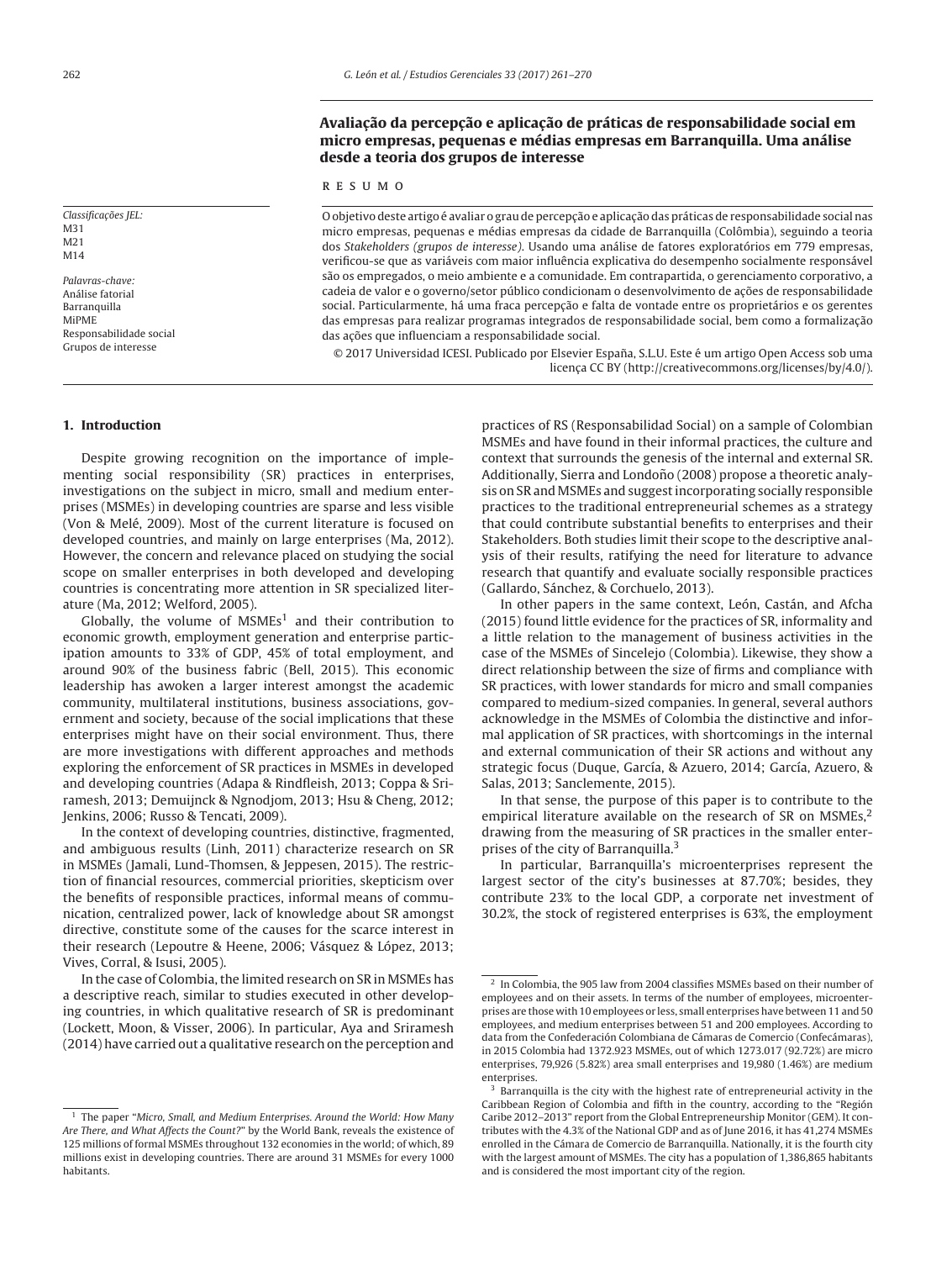generation in the manufacturing industry is of 46.1% and they account for 1% of all the exportations (Cámara de Comercio de Barranquilla, 2016; Departamento Nacional de Estadísticas-DANE, 2015).

Following the Stakeholders theory, the influence of each of these criteria on the enforcement of socially responsible actions was explored, and the practices with a highest impact on the presence of SR in the MSMEs of Barranquilla are measured, using an exploratory factor analysis (EFA). Likewise, the current research aims to answer the following queries: (i) Which economic characterization are exhibited by MSMEs in Barranquilla? (ii)What degree of knowledge and enforcement of socially responsible practices is experimented by MSMEs? and (iii) Which Stakeholders are more influential in the implementation of socially responsible practices in MSMEs?

This research has two contributions, first, it deepens the specialized literature on the measurement of SR in developing countries, through the examination of Stakeholders and their influence in SR practices in MSMEs. Secondly, it offers a wider view on MSMEs regarding SR by including a significant sample of the city's microenterprises. Finally, given that SR in MSMEs in Barranquilla has not been explored in Colombia, this research aims to fill that void, through an exploratory analysis that examines the level of development of socially responsible practices, along with the influence that different Stakeholders might hold over the implementation of socially responsible practices in local MSMEs.

This paper is structured in three main sections: the first exposes the theoretical bases that justify the participation of Stakeholders in MSMEs. The second describes the empirical methodology and instruments utilized. The third shows the results of the empirical analysis. Finally, in the last section, the results are discussed and the conclusions of the research are presented.

#### **2. Theoretical framework**

Despite a rise in recent years in literature specialized in SR characterized by a plurality of opinions, variety of approaches, and application in different ambits (financial, academic, technological sectors, amongst others), there is still a need to provide a theoretical framework that facilitates the understanding and orientation of socially responsible practices specific to SMEs (Jamali, Zanhour, & Keshishian, 2009; Jenkins, 2004), emphasizing the relationship between society and enterprise through a thorough knowledge of reality and a solid ethical foundation (Dunham, Freeman, & Liedtka, 2001; Garriga & Melé, 2004).

The construction of a theory and a generalized model for SR that provides a responsible perspective of the management of MSMEs is still far from being consolidated (Guibert, 2009; Russo & Tencati, 2009; Weltzien & Shankar, 2011). This restriction has limited the advancement of knowledge, leading to minimally conclusive results in existing research (Salzmann, Ionescu-Somers, & Steger, 2005). Therefore, the interpretation of Stakeholders as an alternative approach to the SR-MSMEs link is useful given the close relation between them; in addition to the strategies and structures particular to these enterprises (Herrera, Larrán, Martínez, & Martínez, 2016; Murillo & Lozano, 2006).

Accordingly, our article bases its approach on the theory of Stakeholders. Even though some authors consider this theory appropriate for large enterprises (Gelbmann, 2010; Key, 1999; Perrini, 2006) by incorporating policies and ambits of SR designed for their interests (Enderle, 2004; Jenkins, 2004) it is also evident in literature how the Stakeholders theory is used to measure SR in MSMEs (Gallardo et al., 2013) with results similar to those achieved in large enterprises (Coppa & Sriramesh, 2013).

Otherwise, to infer homogeneously on the responsible practices of MSMEs toward microenterprises is a recurring trend in some research, and because of that, our investigation segments the analysis of SR by size and economic sector, aiming to identify both common and distinctive patterns in the practice of SR amongst Barranquilla's MSMES.

Therefore, in order to explore the scope and relevance of the SR theory and its link with the Stakeholders in local SMEs, the explanatory arguments that justify the presence of Stakeholders and the influence that they can have in the context of smaller companies.

## 2.1. Stakeholders theory

The Stakeholders theory appeared in the mid-1980s, and ever since, its interpretative amplitude and application of its approach has been a constant in the entrepreneurial and academic ambits. However, the release of Freeman's book (1984) "Strategic Management: A Stakeholder Approach" stands out as the authoritative text that develops the "theoretical–practical" framework for the study and formal development of this theory. In this text, Freeman (1984) defines the Stakeholders as "any group or individual who can affect or is affected by the achievement of the organization's objectives" (p. 24); even though in one of its most recent definitions he conceives them as "those groups who are vital to the survival and success of the corporation" (Freeman, Wicks, & Parmar, 2004).

As for the initial version of entrepreneurial relations with Stakeholders, Freeman proposed to analysis them on three levels: (i) rational, which involves the comprehension and importance of the main Stakeholders and their role in the enterprise's development; (ii) as a process, by establishing the connections that implicitly or explicitly are held with Stakeholders allowing the construction of a generic initial chart with different Stakeholders; and (iii) at a transactional level, referring to the ensemble of frequent transaction with Stakeholders and their competing interests. The convergence and complexity of relations with Stakeholders lead to exploring and developing methods for strategic actions.

On the other hand, the evolution of this concept incorporates new trends and corporative challenges, even though it maintains a consensus with the traditional version (Brenner & Cochran, 1991; Carroll, 1989; Saeidi, Nazari, & Emami, 2014). In the development of the modern theory, Donaldson and Preston (1995) argued in favor of three categories for its analysis: (i) descriptive, which evaluates the interrelations and common interests of the enterprise with its Stakeholders and their respective behaviors; (ii) instrumental, which examines the links between the Stakeholders and the attainment of corporative goals, vinculating means and ends in their purpose (Jawahar & McLaughlin, 2001), along with cost effectiveness (Margolis & Walsh, 2001); and (iii) normative, which combines the interests of all Stakeholders for the benefit of the enterprise on the bases of a principle (Friedman & Miles, 2006).

For their part, Mitchell, Agle, and Wood (1997) proposed the theory of identification of Stakeholders, classifying their connection with the enterprise in function of the degree of incidence they have over the entrepreneurial goals. For that end, they put forward three objective criteria to be organized in the hierarchy of a corporation: (i) the Stakeholders' power to influence over the enterprise; (ii) the necessary legitimacy to maintain the relations between the Stakeholders and the enterprise; and (iii) the urgency of the Stakeholders' definite aspirations. The combination of these three criteria allows for a comprehensive typology of Stakeholders that allows modeling their outlines.

Thus, the grouping of these criteria configures seven categories of Stakeholders: (i) with power and legitimacy, but without urgency; (ii) with legitimacy and urgency, but without power; (iii) with power and urgency, but without legitimacy to achieve their aspirations; (iv) with all three characteristics: power, urgency and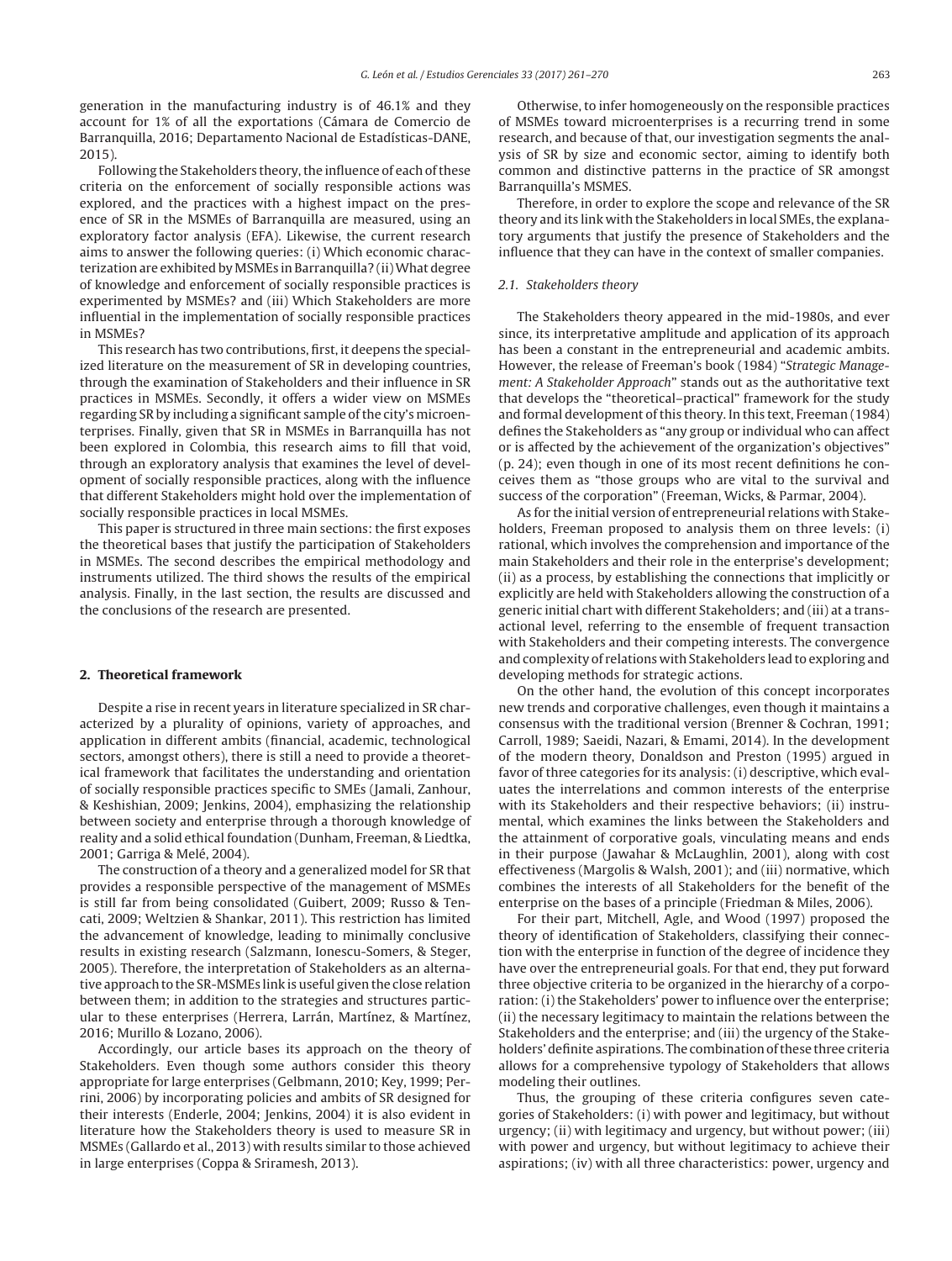legitimacy. Regarding the rest of the Stakeholders who can only offer one distinctive trait (power, legitimacy and urgency), there are: (v) with power, but without legitimacy or urgency; (vi) with legitimacy, but without power nor urgency; and (vii) with urgency, but without power nor legitimacy.

In summary, Mitchell et al. (1997) typify the different classes of Stakeholders as: (i) dominant, with power and legitimacy, which are part of the dominant coalition and are key to the long term organization; (ii) dependant, with urgency and legitimacy but with the power to directly assert their aspirations, which makes them dependent on others' power, and prone to forming alliances; (iii) dangerous, those with urgency and power, but without legitimacy that may become violent and coercive in the search for their pretensions, even though they do not have legitimacy to enforce them. It is way, Fernández and Bajo (2012) suggest the experiment of topographically lifting the Stakeholder's map to categorize them according to the three characteristics, and to later ascertain the degree of connection and the level of institutionalization of these relations. Finally, knowledge of mutual expectations will allow to decide the positions and the largest possible scenario for interacting with the Stakeholders.

On the other hand, Friedman and Miles (2002) use two criteria to define the relations with an enterprise's Stakeholders. Their typology is based on two distinctions (i) compatible or incompatible in terms of ideas and material interests associated with social structures; and (ii) necessary or contingent, the relations between Stakeholders. The internal relations are necessary in a social structure or for an ensemble of logically connected ideas. The contingent relations are external or not connected integrally. As a result, four kinds of relations between enterprises and Stakeholders are discerned, giving rise to a situational logic that encourages a determined course of strategic actions.

In this sense, the logic can be: (i) type A, compatible relations which are necessary when all parts have something to gain from the connection. Its logic consists of protecting said relation as a strategy that safeguards their interests. (ii) type B: institutional provisions which will eventually be compatible. Both parts have the same interest, but there is not a direct relation between them. An opportunist strategy is most logical. (iii) type C: institutional relations which will eventually be incompatible; they only become conflictive when one of the parts tries to set their position above the others. The strategy consists of defending personal interests, inflicting maximum damage to the other part by trying to eliminate or discredit the position or opinion. (iv) type D: necessary incompatible relations happen when the material interests are intrinsically related, but their operations will form the relation whilst being threatened. The situational logic is to concede and compromise.

The previous review of the Stakeholders theory provides the theoretical basis for identifying and describing the influence Stakeholders of the RS in the MSMEs of the city of Barranquilla.

#### 2.2. Stakeholders and social responsibility in MSMEs

Some studies point that the link between SR-MSMEs can be better understood under the Stakeholders theory (Jenkins, 2006). For the past few years, it has constituted the dominant approach to study the implementation of SR practices (Jamali & Mirshak, 2007) as the relations between enterprises and their Stakeholders become more intense and integrated (Asgary & Li, 2016). For many MSMEs, these relations condition their existence and survival as agents in the chain of value of large enterprises, which makes the direct or indirect implementation of responsible practices more likely (Lepoutre & Heene, 2006).

In a wider sense, the theory of Stakeholders distinguishes and classifies agents in regard to the homogeneity of the interests involved, either in dimensions (internal and external) or as primary and secondary agents (Clarkson, 1995). Primary Stakeholders are those that are fundamental to the enterprise in the market, such as: corporative management or shareholders, employees, clients and suppliers. Secondary Stakeholders involve community, competition, environment and government, with a smaller incidence in the enterprise's activity. In MSMEs some primary Stakeholders have differentiated influence over SR. Employees, clients and suppliers infuse greater sensibility onto owners and directives, even personalizing said relations (Murillo & Lozano, 2006). Likewise, corporate management is usually guided by regulatory compliance on an occupational, environmental and institutional level, encouraging socially responsible codes of conduct.

The local community can also be considered a "primary" Stakeholder, since it can affect the survival of small enterprises that lack the market power of large enterprises (Coppa & Sriramesh, 2013; Lepoutre & Heene, 2006). This condition of economic dependence involves the MSME with the community, favoring a chain of good relations that execute, even unconsciously, socially responsible practices.

In regard to secondary Stakeholders, the literature highlights the rise of environmental management, and the practices associated with the reduction of energy and water consumption, and recycling (Blackburn, 2007; Peña & Delgado, 2013; Walker, Redmond, & Goeft, 2007). As for relations with government or the public sector, some studies point to a scarce predisposition from owners and administrators to interact with the government or its agents, as the main cause of MSMEs' reticence toward implementing sustainable practices (Brown & King, 1982; Williamson, Lynch, & Ramsay, 2006).

For the objectives of this article, the interpretation of the Stakeholders theory is tested through its assessment and incidence in Barranquilla's MSMEs, in the form of: (i) employees; (ii) corporate management; (iii) environment; (iv) community; (v) value chain (clients, suppliers and competition) and (vi) government/public sector.

The implementation of the Stakeholders theory as an approach to explore the development of responsible practices in MSMEs has been suggested by some studies that highlight its usefulness in smaller enterprises (Campopiano, De Massis, & Cassia, 2012; Nejati, Amran, & Hazlina, 2014). According to the previous statements, the following hypothesis is established: "The perception and execution of RS practices in the Mipymes of Barranquilla is influenced fundamentally by the internal Stakeholders".

#### **3. Methodology**

This section outlines the process of data collection, sample determination and evaluation method. The data section describes the structure of the survey and the characteristics of the sample. For its part, the evaluation method considers the exploratory factor analysis technique to determine and quantify RS practices. Each component is described below.

#### 3.1. Data

The data used to evaluate the SR practices in Barranquilla's MSMEs was collected through an in-person poll and email. The poll includes information specific to the enterprise and questions related to the perception and enforcement of social responsibility practices. The revision of literature and consultation of SR indicators from different sources (Donaldson & Preston, 1995; Freeman, 1984; Global Reporting Initiative, 2011; Instituto Ethos, 2011; Vives et al., 2005) allowed the investigators to create and adapt the instrument to the studied context. In order to analyze the size of the enterprises, a classification based on its number of employees was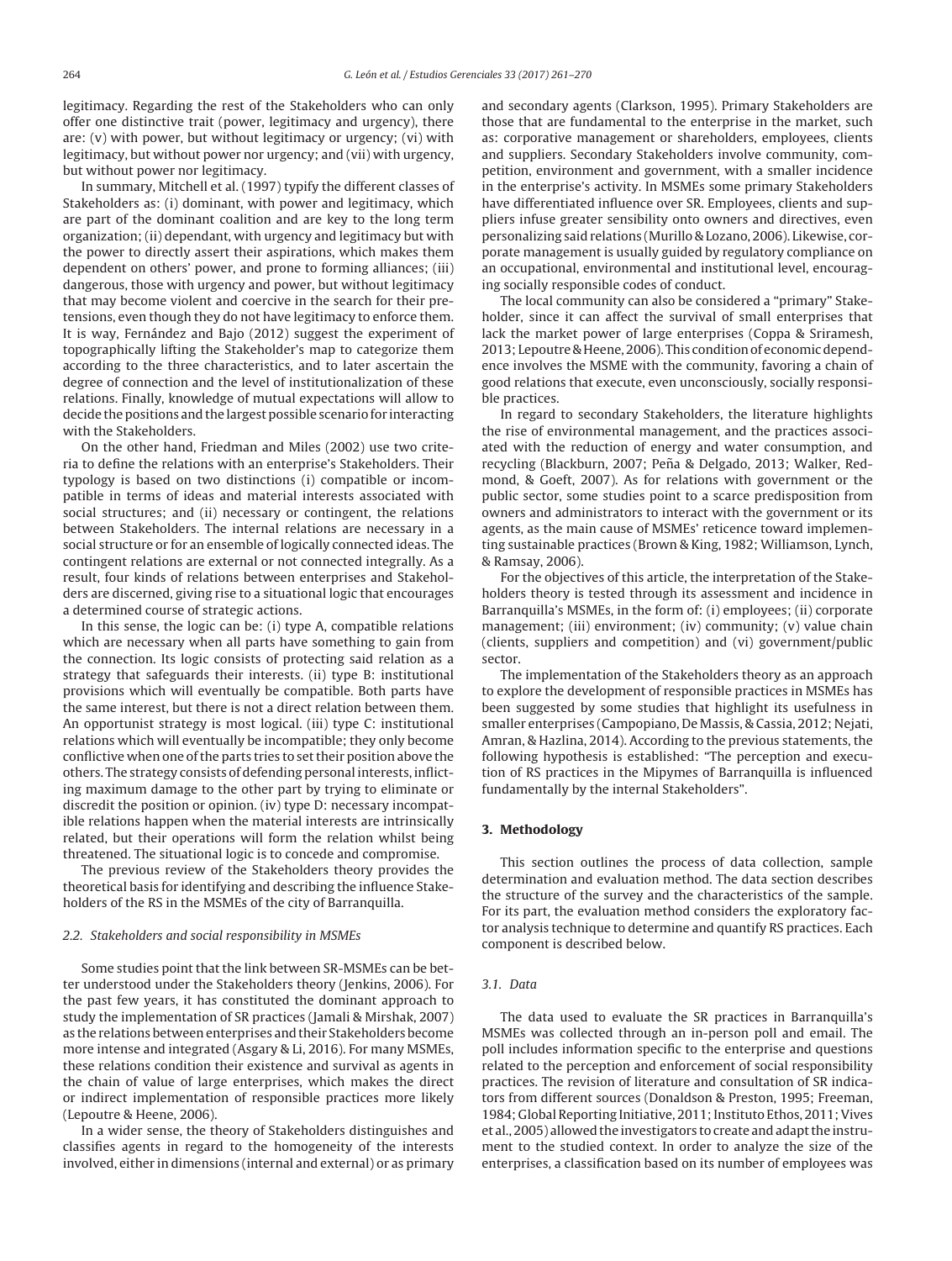Evaluation variables of RS practices.

**Table 1**

| Variables                   | Description                                                                  | Measurement scale                                                                                                                                                               |
|-----------------------------|------------------------------------------------------------------------------|---------------------------------------------------------------------------------------------------------------------------------------------------------------------------------|
| Perception of RS            | Knowledge that<br>companies have about<br><b>RS</b>                          | Dichotomous and<br>nominal type questions                                                                                                                                       |
| Application of RS practices | Execution of<br>responsible actions<br>with different<br><b>Stakeholders</b> | Likert scale with items<br>measuring RS actions<br>with employees,<br>corporate<br>management,<br>environment.<br>community, value<br>chain, and<br>government/public<br>sector |

Source: Own elaboration.

used. The poll was aimed at the owner or manager of the micro, small and medium enterprises of Barranquilla, similar to works from other contexts (Amato, Buraschi, & Peretti, 2016). The universe of enterprises consisted of 41,964 MSMEs enrolled in the mercantile registry of the Cámara de Comercio of Barranquilla in the year 2015.

With a confidence level of 95% and an estimation error of 3%, a sample of 1041 enterprises was obtained. Out of the sample of polled enterprises, 262 questionnaires were discarded due to being incomplete. Therefore, the final number of valid questionnaires was 779, disaggregated in conglomerates by size in micro (469), small (233), and medium enterprises (77) that were distributed in four economic sectors: industry, commerce, services and agriculture. The representativeness of the sample of enterprises was calibrated through the establishment of weighting coefficients according to the defined economic sectors. In order to manage the rate of nonresponse, replacement enterprises were predetermined.

From the initial questionnaire comprising 83 questions, two were eliminated during the pilot run in response to the recommendations made by some of the directives being polled and the validation of an expert in the matter. The final questionnaire with 81 questions<sup>4</sup> has three sections. The first section has nine questions which include seven close-ended questions (5 being multiple choice and 3 dichotomic) and two open-ended questions. These questions configure the structure, economic and organizational characteristics of the enterprise. The second section has eleven questions, non-exclusive, and it contains nine close-ended questions of multiple choice and two dichotomic ones which evaluate the perception and enforcement of SR actions. The third section consists of 61 questions that uses the Likert five point scale (1 – Never to 5 – Always) to measure the execution of socially responsible actions in regards to the Stakeholders: (i) employees (8 questions), (ii) corporate management (7 questions), (iii) environment (10 questions), (iv) community (8 questions), (v) value chain (clients, suppliers and competition) (18 questions), and (vi) government/public sector (10 questions). This type of scale has been widely used in research on SR in MSMEs (Baden, Harwood, & Woodward, 2009). The analysis variables that assess the perception and application of RS practices are specified in Table 1.

## 3.2. Method

To determine and quantify the SR practices regarding Stakeholders in MSMEs in the city of Barranquilla, an analysis was carried out in two stages. The first stage of descriptive analysis characterizes the enterprises and explores the preliminary perception of corporate social responsibility. In the second empirical stage an exploratory factor analysis (EFA) is applied to establish the subjacent dimensions in RS attitudes, therefore determining the influence of Stakeholders in the decision of practicing SR.

The exploratory factor analysis (EFA) is a multivariable technique belonging to the family of methods which involve latent variables also called constructs, factors, or variables which cannot be observed directly. EFA's main objective is to study the structure of correlation between a group of variables, under the assumption that their association can be explained by one or more latent variables or factors. To determine the dimensionality of this matrix, the variables that integrate a factor must be strongly correlated amongst themselves, but weakly so to the variables that make up other factors (Esbensen, 2009; Johnson & Wichern, 2007). Additionally, the EFA can also be used to reduce a large number of variables. Its mathematical specification is as follows:

$$
X_P = \alpha_{p1}F_2 + \alpha_{p2}F_2 + \dots + \alpha_{pk}F_k + \mu_p \tag{1}
$$

where  $F_1, \ldots, F_k$  are common factors,  $\mu_1, \ldots, \mu_p$  single or specific factors (not associated to common factors) and  $\alpha_{11}, \ldots, \alpha_{pk}$  the factor loads. These factor loads reflect the relation between the factors and the variables. It is assumed that  $\mu$  is independent for each variable, and also independent from factor loads (Afifi, May, & Clark, 2012; Mulaik, 2010). It is also assumed that: (i) common factors are not related amongst each other and have a mean of zero and variance of 1; (ii) specific factors are not correlated and have a mean of zero and variance of 1; (iii) common factors are not correlated to specific factors (Mulaik, 2010). Its specification is as follows:

$$
Var(X_i) = \sum_{j=1}^{k} \alpha_{ij}^2 + \psi_i = h_i^2 + \psi_i \quad i = 1, 2, ..., p
$$
 (2)

where  $h_i^2$  is known as the commonality of the variable (variance of the variable X explained by common factors) and  $\psi_i$  represents specificity (variance not explained by common factors). The theoretical and applied validation of the explanatory factor analysis in empirical literature regarding SR has fomented its implementation in various works. The classification and diminishing of variables subjacent to the data that explain most clearly the vision of SR in different entrepreneurial contexts is highlighted in literature (Deniz & Cabrera, 2005; Quazi & O'Brien, 2000; Turker, 2008). Following this trend in literature, we test the structural validity and application of EFA as an instrument to measure SR-MSMEs in Barranquilla.

#### **4. Results**

The main results are presented in two subsections: (i) those that characterize companies economically and value the perception of RS practice, and (ii) those obtained from the exploratory factor analysis that measures the most influential Stakeholders of RS between the local MSMEs.

### 4.1. Characteristics of MSMEs

The data in Table 2 reveals the presence of enterprises operating mainly in the sectors of commerce and service (more than 60%) following the sectoral trend of the MSMEs universe from the economic juncture bulletin of Barranquilla in the first trimester of 2016 and the regional report from the large MSMEs survey in 2015 (Asociación Nacional de Instituciones Financieras, 2015; Cámara de Comercio de Barranquilla, 2016). The composition of the enterprises by economic activity is very similar in the different types of enterprise, since more than 50% of micro, small and medium enterprises perform their activity in the sectors of commerce and

 $\frac{4}{4}$  Link to the virtual survey https://docs.google.com/forms/d/e/ 1FAIpQLScUiPmdGek5gu1-KuvVcYBnoeQgCIZk0AwmFeL-47zqdtK-kA/viewform.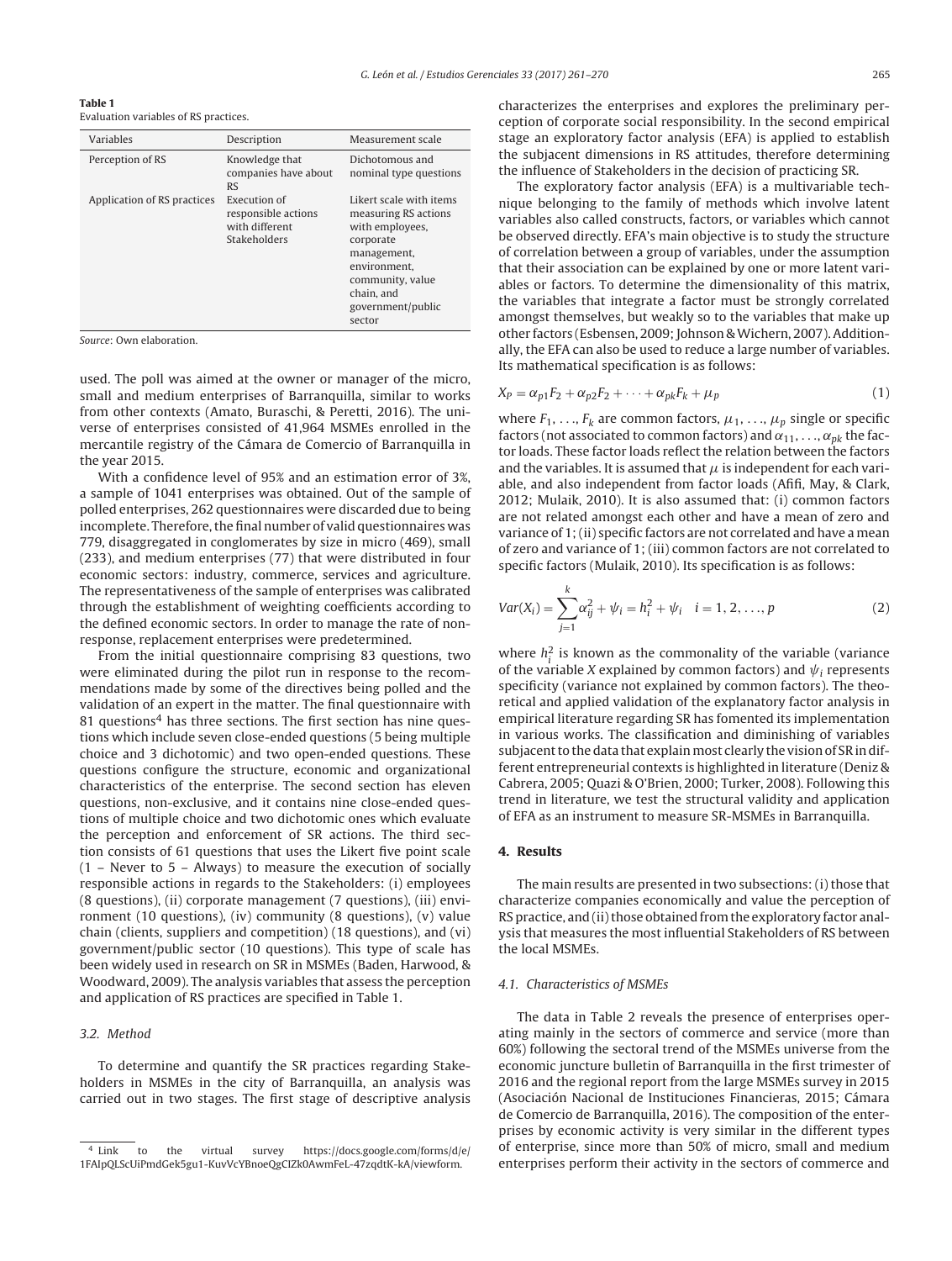#### **Table 2**

Organizational characteristics of MSMEs in Barranquilla.

|                     | Type of enterprise by size                          |        |                                                           |        |
|---------------------|-----------------------------------------------------|--------|-----------------------------------------------------------|--------|
|                     |                                                     |        | Micro enterprise Small enterprise Medium enterprise Total |        |
| Economic sector     |                                                     |        |                                                           |        |
| Commerce            | 38.10%                                              | 20.60% | 20.80%                                                    | 31.10% |
| Service             | 27.80%                                              | 36.50% | 31.20%                                                    | 30.70% |
| Industry            | 22.20%                                              | 21.90% | 36.40%                                                    | 23.50% |
| Agricultural 11.90% |                                                     | 21.00% | 11.70%                                                    | 14.60% |
|                     | Pearson chi <sup>2</sup> (6) = 37.5398, Pr = 0.000  |        |                                                           |        |
| Ownership           |                                                     |        |                                                           |        |
| Sole owner          | 59.50%                                              | 27.50% | 5.20%                                                     | 44.40% |
| Family              | 6.70%                                               | 10.30% | 18.20%                                                    | 8.90%  |
| Foreigner           | 0.00%                                               | 0.40%  | 1.30%                                                     | 0.30%  |
| Partnership 33.80%  |                                                     | 61.80% | 75.30%                                                    | 46.40% |
|                     | Pearson chi <sup>2</sup> (6) = 122,2100, Pr = 0,000 |        |                                                           |        |

Source: Own elaboration.

#### **Table 3**

Summary of SR perception of MSMEs in Barranquilla.

| Perception of SR                                                                                                                                                                       |                                                                                                                                                                                         |  |  |
|----------------------------------------------------------------------------------------------------------------------------------------------------------------------------------------|-----------------------------------------------------------------------------------------------------------------------------------------------------------------------------------------|--|--|
| $RS$ related to:<br>1. Employees (75%)<br>2. Environment (54%)<br>3. Society/community (68%)                                                                                           | RS actions:<br>1. Good work conditions (63%)<br>2. Healthy competition (60%)<br>3. Environmental protection<br>(58%)                                                                    |  |  |
| Main benefits:<br>1. Improvement of corporate image and<br>reputation (60%)<br>2. Strengthening of customer loyalty (54%)<br>3. Greater cost effectiveness in the long<br>term $(54%)$ | Main barriers:<br>1. Lack of support from the<br>management or owner(s) $(70%)$<br>2. Associated costs (61%)<br>3. Lack of training and<br>capabilities to develop SR<br>programs (54%) |  |  |

Source: Own elaboration.

service. As for the corporative ownership, there is an important concentration of sole owners (44%) and partners (46%). When disaggregated, the majority of microenterprises possess an ownership structure consisting of a sole owner (59%) with a judicial organization of a natural person (50%), in contrast to small and medium enterprises with an ownership structure of partners in more than 60%. Regarding small enterprises, 50% of them correspond to jointstock and limited companies, while 52% of medium enterprises are stock and joint-stock companies. This judicial composition is coherent with studies on SR which point to a trend in Colombia of the formalization of a judicial person as the enterprise grows in size (Martínez, Torres, & Vanegas, 2007).

Another aspect with the largest relevance to the outline of MSMEs in the city of Barranquilla is the scarce participation in international markets; only 9% of them reports any sort of commercial relation (exportation) with the world. This data reveals the important challenges that Barranquilla's MSMEs face to strengthen their exportation productive capability, and the possibility to venture into international markets.

Regarding the general perception and implementation of social responsibility practices in MSMEs, an appreciation of SR related to employees, environment and community was primarily observed (Table 3). This recognition reveals the interest and impact of sustainable development, the importance of talent, and the influence that the community might have on the enterprise's development. However, the "ranking" of answers differs when enterprises are disaggregated by size. The variable most associated to SR in medium enterprises is environment (93%), otherwise, in micro and small enterprises the term of employees predominates with 75% and 71%, respectively. These findings are consistent with some research that points to differences in the perception of SR depending on the size of the enterprise (Gulyás, 2009; Vives et al., 2005).

## **Table 4**

Descriptive evaluation of main RS practices.

| <b>Stakeholders</b> | Question                                                                                                                                                      | Mean | Median                   |
|---------------------|---------------------------------------------------------------------------------------------------------------------------------------------------------------|------|--------------------------|
| Government          | It promotes the free and<br>voluntary participation of its<br>workers in the electoral<br>processes.                                                          | 4.41 | 5                        |
| Government          | It complies with its legal/fiscal<br>obligations (payment of taxes,<br>etc.) and government-defined<br>standards for its sector.                              | 4.51 | 5                        |
| Value chain         | Maintains cordial relations and<br>communications with the<br>competition.                                                                                    | 4.38 | 5                        |
| Value chain         | It offers specific, correct and<br>fair information regarding the<br>characteristics and use of the<br>product or use of the service.                         | 4.36 | 5                        |
| Value chain         | The advertising of the company<br>is consistent with the reality of<br>the product or service it offers.                                                      | 4.40 | 5                        |
| Value chain         | Negotiate with suppliers<br>and/or distributors who also<br>work with your competition.                                                                       | 4.13 | $\overline{4}$           |
| Value chain         | It provides complete<br>information on the<br>expectations and requirements<br>that your suppliers must meet<br>regarding the product or<br>service provided. | 4.07 | $\overline{\mathcal{A}}$ |
| Value chain         | It develops commercial and<br>advertising strategies framed<br>in the healthy competition and<br>the veracity of the information.                             | 4.14 | $\overline{4}$           |
| Employees           | It guarantees and fulfills its<br>labor obligations and<br>commitments established with<br>the workers.                                                       | 3.96 | $\overline{\mathcal{A}}$ |
| Community           | It promotes or supports<br>business initiatives in the<br>community where it operates.                                                                        | 3.09 | $\overline{4}$           |

Source: Own elaboration.

As for the main SR initiatives carried out by MSMEs, these are good work conditions, healthy competition and environmental protection (over 60%). Regarding the perception of the benefits and barriers of SR in MSMEs, the main benefits were: (i) improvement of corporate image and reputation; (ii) strengthening of customer loyalty; and (iii) greater cost effectiveness in the long term. The main barriers that hinder their development were: (i) lack of support from the management or owner(s); (ii) associated costs, and (iii) lack of training and capabilities to develop SR programs (Table 3).

#### 4.2. Exploratory factor analysis

The third component of the instrument evaluates the execution of SR practices associated to each Stakeholder in a 60 item Likert scale (1 – Never to 5 – Always). The first results of the main poll offer a descriptive valuation of the mean and median of the items (Table 4) assigning to the categories of government/public sector and value chain (clients, suppliers and competition) the highest incidence of SR practices in MSMEs in Barranquilla. With a mean over 4 Likert points and a median of 5, the practices related to legal or fiscal obligations and fomenting electoral participation, are established as the two most frequent practices for the Stakeholder "government/public sector." Despite the fact that legal and administrative obligations intervene as stimulators of SR activities in MSMEs, they also generate doubts over their willingness, as pointed out by Vives et al. (2005).

Likewise, the main practices related to the "value chain" are demarcated by the coherence of advertising, transparent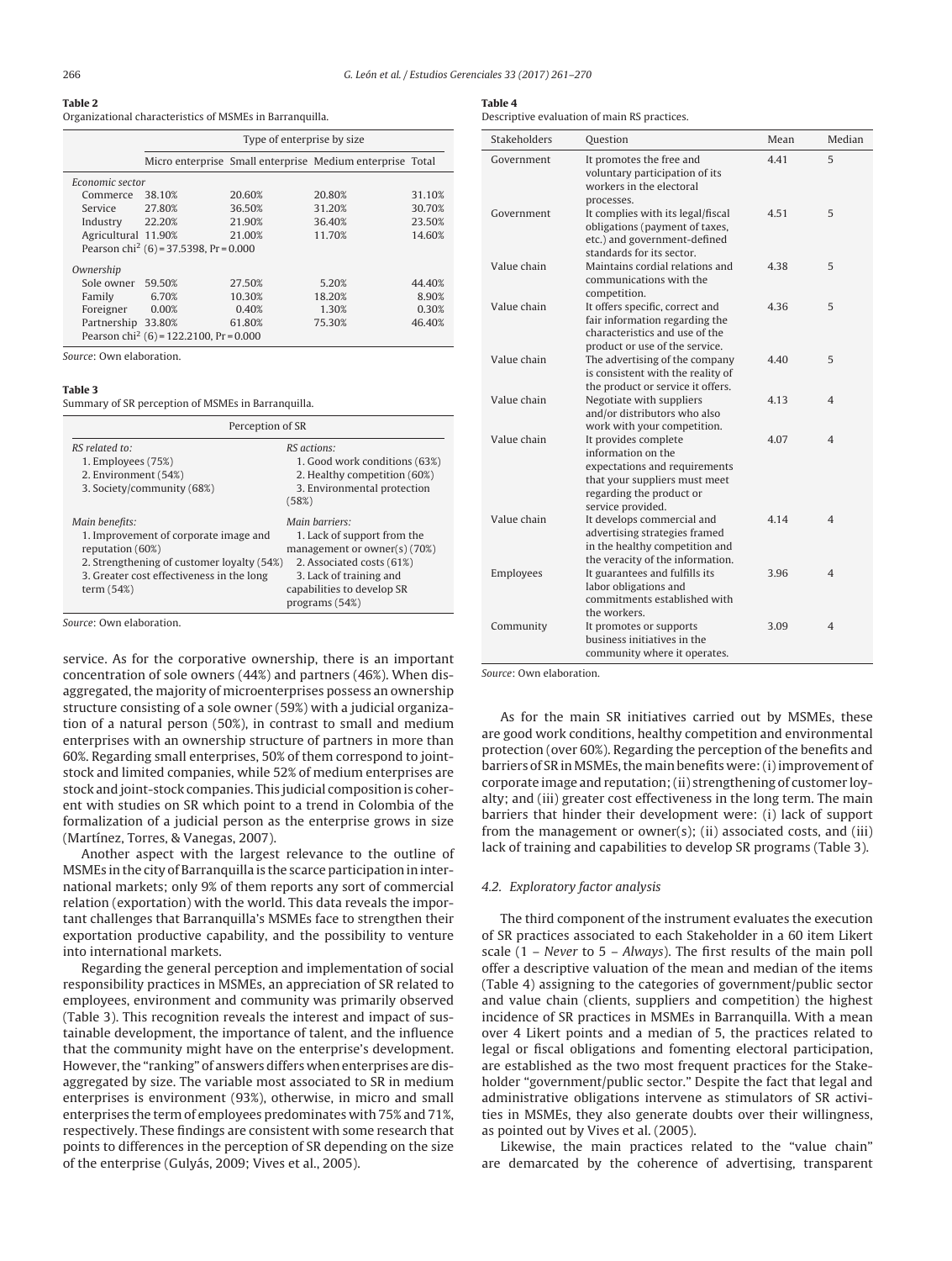## **Table 5** Average mean of questions about SR regarding Stakeholders.

| Employees  | Corporate management | Environment | community | Value chain | Government |
|------------|----------------------|-------------|-----------|-------------|------------|
| 200<br>2.8 | 2.20<br>3.ZU         | 2.86        | 3.04      | 3.48        | 2.50       |

Source: Own elaboration.

information about the service/product being offered, and good relations with the competition (Table 4). As for the Stakeholder "employees", the fulfillment of labor obligations is highlighted. In relation to "community", the most common practices regard the support of the community's entrepreneurial initiatives.

As it has been indicated in some studies, the implementation of responsible practices associated with the legal compliance of the company with the government or public sector, at the labor and environmental level, raises doubts about the voluntary and integral spirit of RS. For this reason, the average of means for the survey data is calculated in order to identify the average pattern of each Stakeholder (Table 5). Although the overall score of all Stakeholders in the Likert ordinal scale is intermediate, the value chain (csc) is maintained as the driver of the RS. However, "government/public sector" does not act as an ally to the development of RS. In particular, there are three Stakeholders who favor the execution of responsible practices: "corporate management", "community", "clients, suppliers and competition". In contrast: "employees", "environment", "government/public sector" have lags in the application of RS shares. These descriptive results are tested using the AFE.

The viability and reliability of results from an EFA are more optimal with a big sample, there being different rules and methods to evaluate the adequate size for the sample. Tabachnick and Fidel (2001) suggest that at least 300 cases are required for EFA. For their part, Comrey (1973) suggests different levels of adequacy of the sample: 100 cases is a poor sample, 200 is an acceptable sample, 300 is good, 500 is very good and over 1000 cases it's excellent. Statistically, the Kaiser–Meyer–Okin (KMO) test represents the proportion of the variable correlation table and of the partial correlation table, and it measures whether the sample is large enough to extract the factors in a reliable manner. The variables in the database have a KMO of 0.97, which according to KMO criteria, is excellent. Another requisite to perform a factor analysis is centered on the type of data contained in the variables, which must be measured in an interval. In the particular case of the database used in this study, the objective variables are placed on the Likert scale, which is assumed to be on an interval scale (Ratray & Jones, 2007) even if the scores are discrete.

On the other hand, there are two fundamental aspects with regards to the correlation matrix: the variables must be intercorrelations, but they should not be too correlated (extreme multicollinearity), given that they would cause difficulties in the determination of the individual contribution of each variable to a factor. For that end, the correlations between different variables have been calculated and Bartlett's sphericity test has been carried out resulting significant for the set of variables; therefore, no item is excluded from the factorial analysis.

In this way, the AFE was used to create a factor structure among the RS attributes. For the analysis, the main factor method was used as the factor extraction method, due to the non-normal nature of the Likert scale. One of the fundamental aspects of a good factorial model is the adequate choice of the number of factors, since the overestimation or underestimation of the number of factors retained may lead to substantial errors that would alter the solution and interpretation in the results of the AFE (Hayton, Allen, & Scarpello, 2004).

This work uses four criteria for the determination of the number of factors, compared to other works that use a smaller number of criteria (Deniz & Cabrera, 2005; Turker, 2008). The criteria used are

# **Table 6**

Summary factor retention tests.

| Extraction technique | Number of factors |
|----------------------|-------------------|
| Rule of self-worth   | 6                 |
| Cattell test         | 6                 |
| MAP criteria         | 6                 |
| Data comparison      |                   |
|                      |                   |

Source: Own elaboration.

#### **Table 7**

Factor structure of RS variables and factors.

| Variables | <b>Stakeholders</b>                                                                                   | <b>Factors</b>                      |
|-----------|-------------------------------------------------------------------------------------------------------|-------------------------------------|
| 17        | 6 items employed, 5<br>corporate<br>management, 2<br>environment, 2<br>community and 2 value<br>chain | 1. Good internal<br>practices       |
| 4         | 4 items value chain                                                                                   | 2. Good practices<br>suppliers      |
| 3         | 3 items community                                                                                     | 3. Good community<br>practices      |
| 3         | 3 items government                                                                                    | 4. Good governance<br>practices     |
| 7         | 7 items value chain                                                                                   | 5. Good business<br>practices       |
| 3         | 3 items government                                                                                    | 6. Government<br>economic relations |

Source: Own elaboration.

Keizer's own value rule, Cattell's test, the minimum average partial (MAP) and the data comparison technique by Ruscio and Roche (2012). The application of these criteria and the consideration of the literature that recognizes in the overestimation less damage with respect to the underestimation in the number of factors (Beavers et al., 2013), allowed to extract 6 factors that explain 93% of the total variance (Table 6).

To simplify and clarify the structure of the analysis, the oblique rotation method is used, based on the assumption that the factors may be correlated. Once the load of the 60 variables in the different factors were examined, those with weights greater than 0.5 were extracted, resulting in a factorial structure of 37 variables (items) and six different factors with their own values greater than 1.0 that capture 96.62% of the variance of the 37 items. Table 7 shows the new configuration of AF retained variables is classified into six factors called: Factor 1 "good internal practices" which includes legal and extralegal actions in favor of employees, as well as good governance practices at internal, environmental and community levels. Factor 2 "good practices suppliers" includes those actions focused on the use of environmental and labor criteria for the selection of suppliers. Factor 3 "good community practices" groups those practices aimed at improving the community where it operates. Factor 4 "good governance practices" focuses on joint actions with the government for the realization of social and civic initiatives. Factor 5 "good business practices" brings together those advertising strategies that highlight consistent and correct information in advertising programs. Factor 6 "economic relations with the government" adopts those actions concerning the participation of calls for public contracting and economic relations with local and/or national government.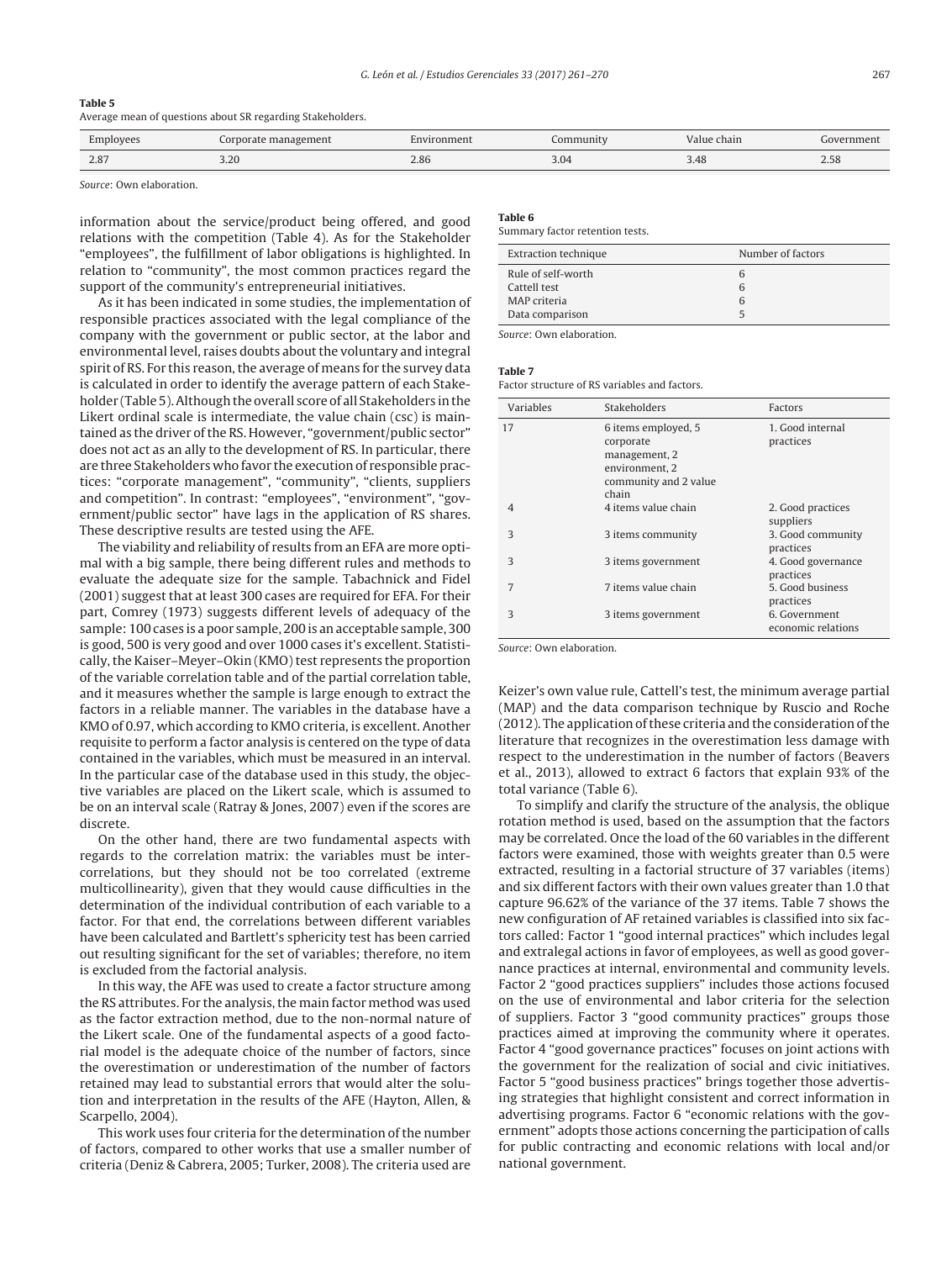| .                                     |  |
|---------------------------------------|--|
| Load average, factorial of variables. |  |

| Employees | Corporate management  | Environment | Community | Value chain | Government |
|-----------|-----------------------|-------------|-----------|-------------|------------|
| 0.78      | $\sim$ $\sim$<br>0.64 | U, I        | 0.70      | 0.6.        | U.JC       |

Source: Own elaboration.

Finally, the factor composition was complemented with an ungrouped analysis to identify the distinctive influence of the Stakeholders. For this, the variables common to each Stakeholder were organized, given their factorial loads, and the respective means were calculated. A mean of  $\geq$ 0.70 was set as the influent value of RS (Table 8). Thus, the results of the scale based on the factorial analysis present two changes on the drivers of RS regarding to the descriptive results identified in Table 5. In particular, "employees", "environment", "community", stand out as the Stakeholders of greater explanatory contribution of the execution of responsible practices of the MSMEs of Barranquilla. For their part, "corporate management", "value chain", "government/public sector" are less influential. The new configuration of variables and factors as a function of factorial weights explains the variation of results between the two tables, given the restriction of the influent value of RS  $(≥0.70)$  and the elimination of weakly related variables in the descriptive evaluation. In both analyzes, the Stakeholders "community" prevails as the driver of RS, while "government" maintains a passive condition.

In general terms, micro, small and medium-sized companies in the city of Barranquilla emphasize their corporate social responsibility in strategies aimed at the well-being of employees, care and preservation of the environment, and actions aimed at good understanding with the community. There are few initiatives aimed at corporate management, value chain and government/public sector. Greater culture and training around the responsible practices of micro and small enterprises in Barranquilla would contribute to generate an environment conducive to raising the social awareness of these organizations.

## **5. Discussion of results and conclusions**

This paper investigates the empirical relationship of the RS with the MSMEs of the city of Barranquilla, based on the actions carried out and the influence of the Stakeholders. The results suggest that certain practices associated with certain Stakeholders act as drivers of SR in the local MSMEs. In this sense, the first question of the investigation has to do with the economic characterization that identifies the local MSMEs. As evidenced by the data obtained from the fieldwork, there is a greater presence in economic sectors of commerce and services; proprietary concentration in few owners; under export performance and an average age of 13.4 years. The largest single owner and family owner presence in microenterprises (66%) and companies in SMEs (55%), coupled with the age of the companies (6 micro and 17-years-old SMEs) as well as the smaller exporting vocation of microenterprises, seems to influence the heterogeneity of the knowledge and expansion of RS among the MSMEs of Barranquilla. The smaller participation of microenterprises in international markets with respect to SMEs, mainly determines the learning and execution of responsible practices already standardized in other contexts that demand in the supply chain the compliance with sanitary, environmental, labor standards and other actions close to RS.

The second question of the investigation was to identify the degree of knowledge and implementation of responsible practices that MSMEs experience. In this sense, the results show a greater knowledge of RS in SMEs with ownership structure of companies (89%) compared to microenterprises with single or family power

(68%); highlighting the separation of ownership and control at the corporate level as a way to favor the recognition and development of socially responsible practices in the SME, as is evidenced by the work of Herrera et al. (2016). There is also a positive relationship in SMEs, between seniority and understanding of the RS (87%), expressing in the time an important factor for their understanding, which suggests that RS is developed over time and is assimilated and experienced by company directives as a strategy to promote and integrate SR policies in the management of the company.

It seems that owners and managers of MSMEs are aware of the potential of some responsible actions and the general perception reveals the interest in deepening their participation. The vision of the improvement in the corporate image and profitability in the long term with 60% and 54%, respectively; as well as the recognition of the importance of performing RS actions (51%) support our appreciation. In the same way, the implication is larger as the size of the company increases in line with the literature (Baumann, Wickert, Spence, & Scherer, 2013; Niehm, Swinney, & Miller, 2008) which indicates the development and execution of RS shares according to business size.

The third question of the investigation explores the most influential Stakeholders in the execution of responsible actions of MSMEs. Following the methodology of other papers (Quazi & O'Brien, 2000; Russo & Tencati, 2009; Turker, 2008) the AFE was applied to determine the factorial structure underlying the set of variables that evaluate RS actions and group them according to patterns that empirically explain the execution of responsible practices. It is found in employees, environment and community, the most influential Stakeholders of the RS in the Mipymes of Barranquilla; thus refuting the initial hypothesis, since it is the external Stakeholders that show a greater presence in the RS activities of the local MSMEs. These results are congruent with those obtained by Murillo and Lozano (2006), which show in the smaller companies a greater commitment by the community and those of Herrera et al. (2016) that indicate in the environment the execution of several socially responsible actions. Likewise, we can observe in the size of the companies some Stakeholders with differentiated influences of the RS. In addition, the role of the community in the MSMEs as an important actor in the RS, in line with the findings of Coppa and Sriramesh (2013) and its proposal to address it as an "internal" Stakeholder, given the commercial and cultural link next.

On the other hand, by breaking down companies by size, the presence of corporate management, community and value chain as the main Stakeholders in the microenterprise segment that drive the development of responsible practices. The important presence of economic sectors of commerce (38.9%) and services (28.36%), coupled with the large concentration of ownership of a single owner (59.28%) may be demarcating the distinctive actions of RS practices in microenterprises, and the economic priority of owners to survive in the market. SMEs, on the other hand, have better indicators for the rest of Stakeholders, with the exception of "government/public sector". In particular, "government/public sector" does not seem to be a good driver of SR practices in local SMEs. In general, it is observed in the MSMEs of Barranquilla the presence of specific actions or activities of SR little integrated or related to formal SR strategies and influenced to a greater or lesser extent by certain Stakeholders. These findings are consistent with other papers (Jenkins, 2004; Perrini, 2006; Raynard & Forstater, 2002;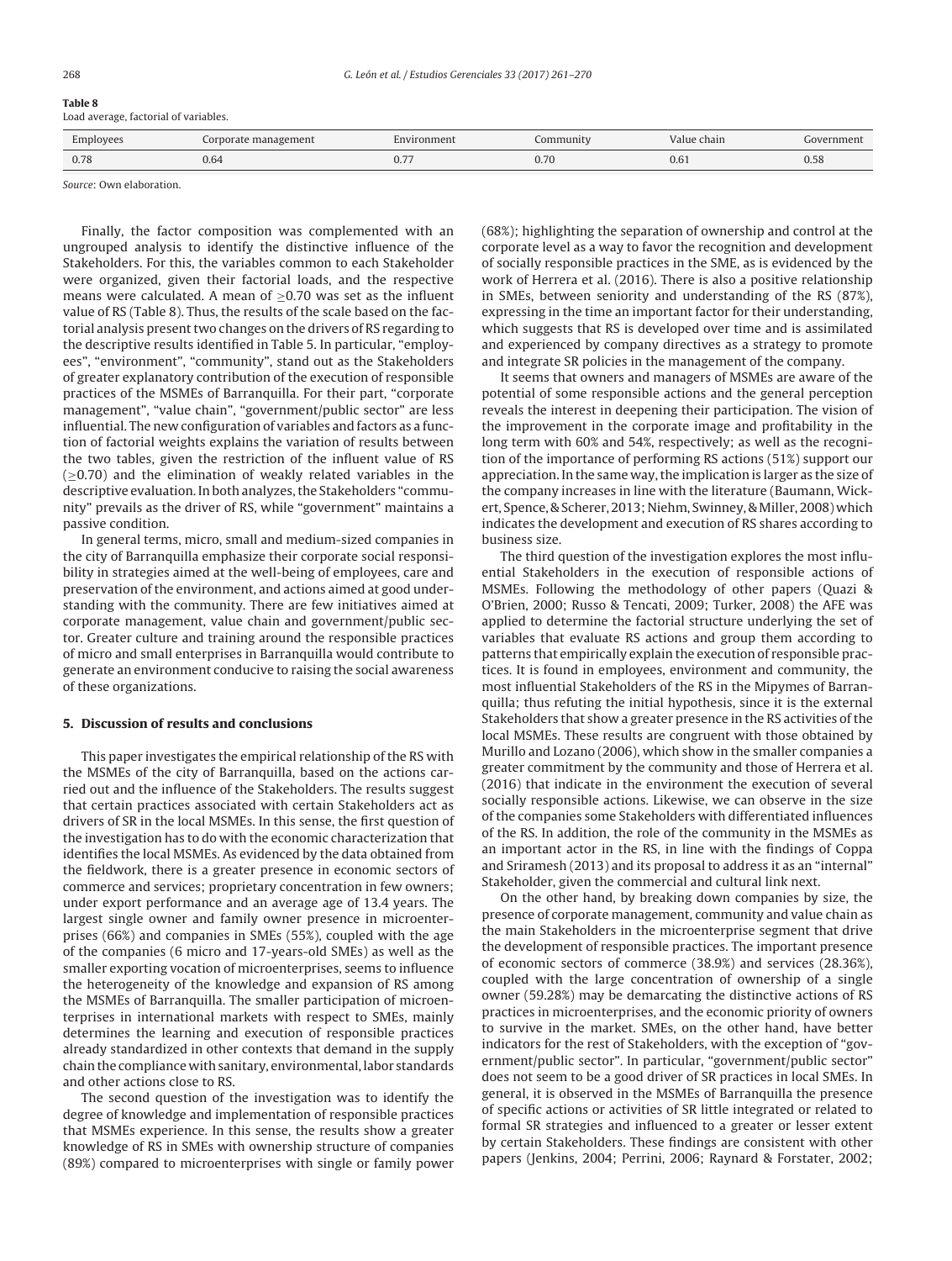Roberts, Lawson, & Nicholls, 2006) that point out in SMEs the execution of responsible informal actions associated with SR practices intuitively.

With regard to theory and types of Stakeholders, local MSMEs seem to emphasize their relations mainly at the contingent level (Friedman & Miles, 2002), transactional (Freeman, 1984), instrumental (Donaldson & Preston, 1995) and in the internal–external dimensions (Mitchell et al., 1997). The frequent operations, cultural and contextual aspects of MSMEs with their community; business to business orientation; the concern to survive and try to maximize the benefits, as well as the related relations with different Stakeholders, configure the nature and approach of SR practices linked to this type of agents. However, the recognition of voluntarily establishing codes or manuals of good behavior in these companies (97%), contrasts with perceived barriers to their development. In fact, the lack of owner support and corporate management (70%) associated costs (61%) and the lack of training to develop SR programs (54%), constitute the main obstacles to be revolved. These findings reveal that the establishment of SR programs in MSMEs requires strategic alliances with other agents, such as the government, large companies, academic institutions, etc., to strategically promote and support responsible initiatives in MSMEs. Additionally, it is observed that managers of micro and small enterprises are less likely to establish programs and execute RS actions compared to medium-sized enterprises that report greater interest in undertaking and executing such a program. These results may explain the narrow view on social responsibility experienced by micro and small enterprises.

In addition to the results and contributions of the present study, the limitations are noted. The first is related to the subjective perceptions of the respondents and the impossibility of establishing the existence of response bias, mainly in microenterprises. The second limitation has to do with the absence of sufficient and reliable secondary data, which justified the collection of primary data. The third limitation is the lack of financial information in the survey that will evaluate the execution of SR programs in relation to the investment made. Therefore, it is recommended to carry out studies that empirically evaluate the economic investment that MSMEs have to undertake RS programs. Finally, with the application of the AFE to the MSMEs, a large part of environmental actions (80%) was excluded, which is anomalous. The explanation for this phenomenon can be found in the large volume of responses of micro-enterprises that differ significantly from small and mediumsized enterprises. Specifically, the AFE reveals in micro-enterprises a weak presence of environmental actions in their productive and business processes. This lack of concern for the environment is consistent with previous studies indicating resistance and skepticism of environmental actions in microenterprises (Gadenne, Kennedy, & McKeiver, 2009; Revell & Rutherfoord, 2003), in contrast to some studies that find a favorable link between the SME and the environment (Gallardo & Sánchez, 2014; León et al., 2015).

In summary, the presented results offer some ideas that contribute to the knowledge of the RS-MSMEs relationship in developing countries, providing new empirical evidence on RS actions in smaller companies, and that in any case should be interpreted with caution. In particular, the micro, small and medium enterprises of the city Barranquilla experience a certain level of familiarity with the practices and awareness of the RS; especially in actions related to employees, environment and community; and to a lesser extent, corporate management, value chain and government/public sector. However, there is a weak perception and unwillingness among owners and managers to undertake integrated social responsibility programs (64%), as well as the formalization of those actions underlying the operational function of the company with an impact on responsible practices. Similarly, issues such as the lack of training and skills to develop RS

programs stand as barriers to adopting formal social responsibility measures.

#### **Funding**

This work was financed within the framework of the research project "Characterization and evaluation of social responsibility in micro, small and medium enterprises of the Caribbean Region of Colombia", resolution No. 003247 of the internal call "Caribbean Impact" of the Universidad del Atlántico, 2014.

#### **Conflict of interests**

The authors declare that they have no conflict of interest.

#### **Acknowledgment**

The authors are grateful for the comments and recommendations of professors Sergio Afcha and Antonio Vives, as well as the collaboration of officials from the Cámara de Comercio de Barranquilla. Finally, we thank the anonymous reviewers for their comments and suggestions.

#### **References**

- Adapa, S., & Rindfleish, J. (2013). Corporate social responsibility in small and medium sized accountancy firms. International Journal of Humanities and Management Sciences, 1(1), 2320–4044.
- Afifi, A., May, S., & Clark, V. (2012). Practical multivariate analysis (5th ed.). Boca Raton: CRC Press.
- Asgary, N., & Li, G. (2016). Corporate social responsibility: Its economic impact and link to the bullwhip effect. Journal of Business Ethics, 135(4), 665–681.
- Aya, N., & Sriramesh, K. (2014). Corporate social responsibility: Perceptions and practices among SMEs in Colombia. Public Relations Review, 40(1), 14–24.
- Amato, C., Buraschi, M., & Peretti, M. (2016). Orientación de los empresarios de Córdoba – Argentina hacia la sustentabilidad y la responsabilidad social empresarial: Identificación de variables asociadas a cada constructo. Contaduría y Administración, 61, 84–105.
- Asociación Nacional de Instituciones Financieras. (2015). La gran encuesta Pyme. Informe de resultados, primer semestre 2015. Bogotá: Asociación Nacional de Instituciones Financieras. http://anif.co/sites/default/files/uploads/GEP% 20REGIONAL%20I-2015 0.pdf Retrieved 03.08.16
- Baden, D., Harwood, I., & Woodward, D. (2009). The effect of buyer pressure on suppliers in SMEs to demonstrate CSR practices: An added incentive or counterproductive? European Management Journal, 27(6), 429–441.
- Baumann, D.,Wickert, C., Spence, L., & Scherer, A. (2013). Organizing corporate social responsibility in small and large firms: Size matters. Journal of Business Ethics, 115(4), 693–705.
- Beavers, A. S., Lounsbury, J. W., Richards, J. K., Huck, S. W., Skolits, G. J., & Esquivel, S. L. (2013). Practical considerations for using exploratory factor analysis in educational research. Practical Assessment, Research & Evaluation, 18(6), 1–13.
- Bell, S. (2015). Small and medium enterprises (SMEs) finance. http://www.worldbank. org/en/topic/financialsector/brief/smes-finance. Retrieved 10.07.16
- Blackburn, W. (2007). The sustainability handbook: The complete management guide to achieving social, economic and environmental responsibility. London: Earthscan.
- Brenner, S., & Cochran, P. (1991). The stakeholder theory of the firm: Implications for business and society theory and practice. Proceedings of the International Association for Business and Society.
- Brown, D., & King, J. (1982). Small business ethics: Influences and perceptions. Journal of Small Business Management, 20(1), 11–18.
- Cámara de Comercio de Barranquilla. (2016). Boletín de coyuntura económica Barranquilla. Barranquilla: Cámara de Comercio de Barranquilla. http://www.camarabaq.org.co/wp-content/uploads/2016/05/Boletin-Primer-Trimestre-2016.pdf. Retrieved 02.08.16
- Campopiano, G., De Massis, A., & Cassia, L. (2012). Corporate social responsibility: A survey among SMEs in Bergamo. Procedia – Social and Behavioral Sciences, 62, 325–341.
- Carroll, A. (1989). Business & society: Ethics & stakeholder management. Cincinnati: South-Western.
- Clarkson, M. (1995). A stakeholder framework for analyzing and evaluating corporate social performance. Academy of Management Review, 20(1), 92–117.
- Comrey, A. (1973). A first course in factor analysis. New York: Academic Press.
- Coppa, M., & Sriramesh, K. (2013). Corporate social responsibility among SMEs in Italy. Public Relations Review, 39(1), 30–39.
- Demuijnck, G., & Ngnodjom, H. (2013). Responsibility and informal CSR in formal Cameroonian SMEs. Journal of Business Ethics, 112, 653–665.
- Deniz, M., & Cabrera, M. (2005). Corporate social responsibility and family. Business in Spain. Journal of Business Ethics, 56(1), 27–41.